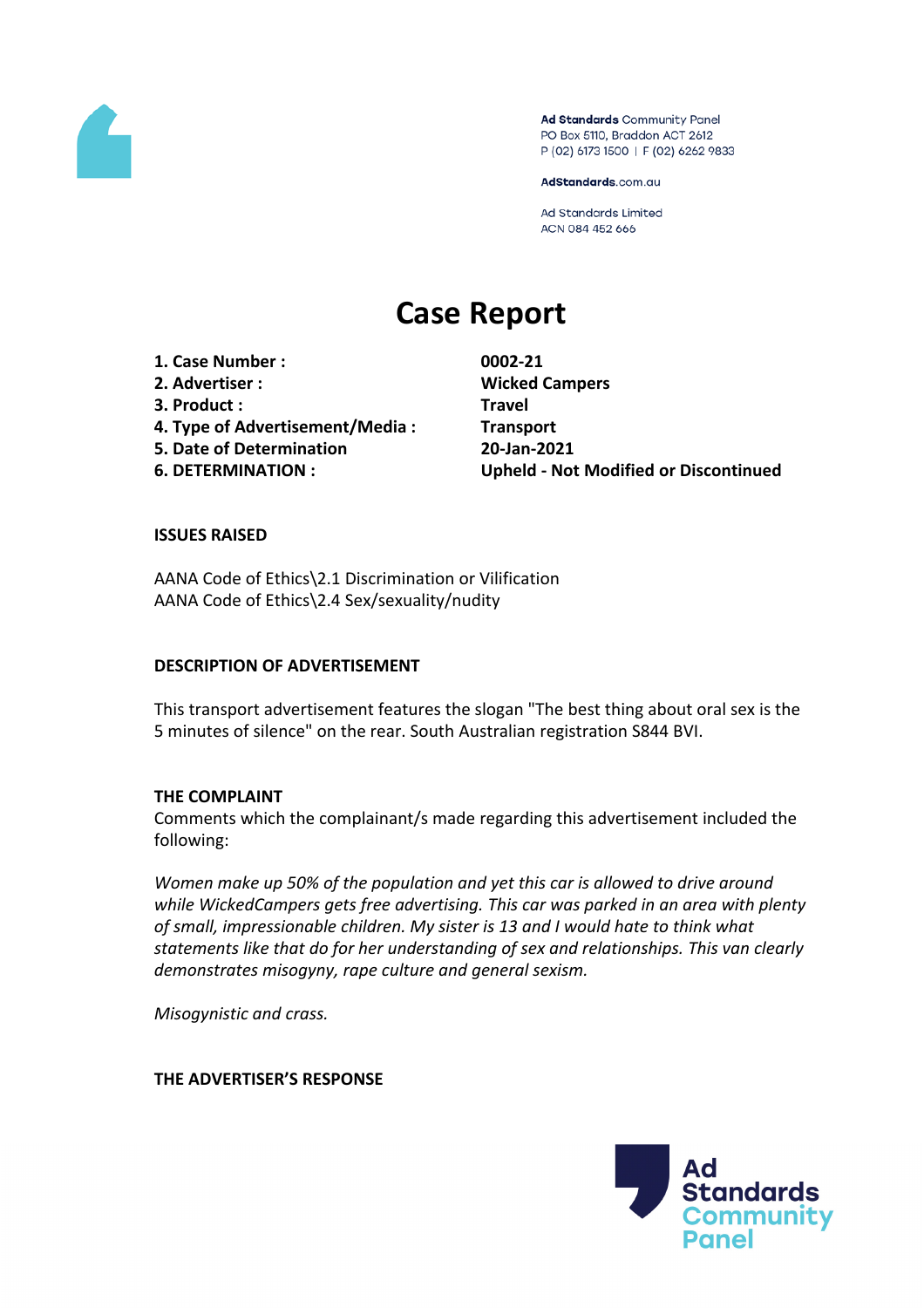

Comments which the advertiser made in response to the complainant/s regarding this advertisement include the following:

*Advertiser did not provide a response.*

# **THE DETERMINATION**

The Ad Standards Community Panel (the Panel) considered whether this advertisement breaches Section 2 of the AANA Code of Ethics (the Code).

The Panel noted the complainants' concern that the advertisement contains explicit sexual references which are inappropriate for a broad audience that would include children, and promotes misogyny, rape culture and sexism.

The Panel viewed the advertisement and noted the advertiser had not provided a response.

**Section 2.1: Advertising or Marketing Communication shall not portray people or depict material in a way which discriminates against or vilifies a person or section of the community on account of race, ethnicity, nationality, gender, age, sexual preference, religion, disability, mental illness or political belief.**

The Panel noted the AANA Practice Note which provides guidance on the meaning of:

- Discrimination unfair or less favourable treatment
- Vilification humiliates, intimidates, incites hatred, contempt or ridicule
- Gender male, female or trans-gender characteristics.

# **Does the advertisement portray material in a way which discriminates against or vilifies a person on account of gender?**

The Panel noted that the text does not refer to either men or women but considered that most members of the public would assume that it is insinuating that it is a woman giving oral sex, that women do not stop talking and that it is good when they do. The Panel considered the slogan to be misogynistic and demeaning to women, and demeaning to men by suggesting that men would have that attitude to women. The Panel further considered that the words served to commodify women and would not be considered humorous or acceptable by most adults.

## **Section 2.1 conclusion**

Finding that the advertisement did portray material in a way which discriminates against or vilifies a person or section of the community on account of gender or race, the Panel determined that the advertisement did breach Section 2.1 of the Code.

**Section 2.4: Advertising or Marketing Communications shall treat sex, sexuality and nudity with sensitivity to the relevant audience.**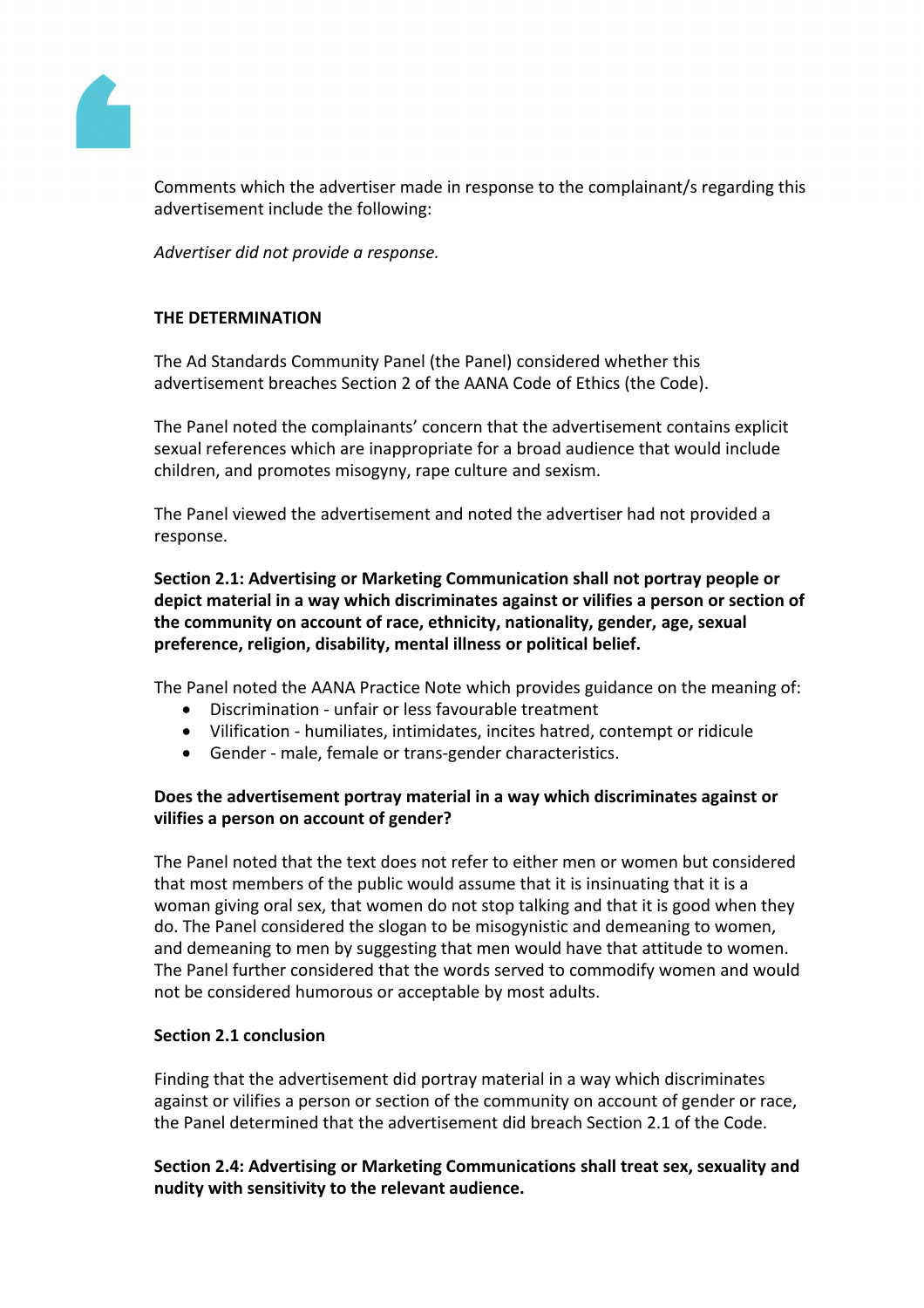

The Panel noted the Practice Note for the Code states:

*"Images which are not permitted are those which are highly sexually suggestive and inappropriate for the relevant audience. Explicit sexual depictions in marcomms, particularly where the depiction is not relevant to the product or service being advertised, are generally objectionable to the community and will offend Prevailing Community Standards."*

## **Does the advertisement contain sex?**

The Panel considered whether the advertisement contained sex. The Panel noted the dictionary definition of sex most relevant to this section of the Code of Ethics is 'sexual intercourse; sexually stimulating or suggestive behaviour.' (Macquarie Dictionary 2006).

The Panel considered that a reference to a sexual act is a reference to sex. The Panel considered that the advertisement did contain sex.

# **Does the advertisement contain sexuality?**

The Panel noted the definition of sexuality includes 'sexual character, the physical fact of being either male or female; The state or fact of being heterosexual, homosexual or bisexual; sexual preference or orientation; one's capacity to experience and express sexual desire; the recognition or emphasising of sexual matters'. The Panel noted that the use of male or female actors in an advertisement is not by itself a depiction of sexuality.

The Panel considered that the advertisement referred to sex and therefore does depict sexuality.

## **Does the advertisement contain nudity?**

The Panel noted that the dictionary definition of nudity includes 'something nude or naked', and that nude and naked are defined to be 'unclothed and includes something 'without clothing or covering'.

The Panel considered that the advertisement contained only text and did therefore not contain nudity.

# **Are the issues of sex, sexuality and nudity treated with sensitivity to the relevant audience?**

The Panel considered the meaning of 'sensitive' and noted that the definition of sensitive in this context can be explained as indicating that 'if you are sensitive to other people's needs, problems, or feelings, you show understanding and awareness of them.' (https://www.collinsdictionary.com/dictionary/english/sensitive).